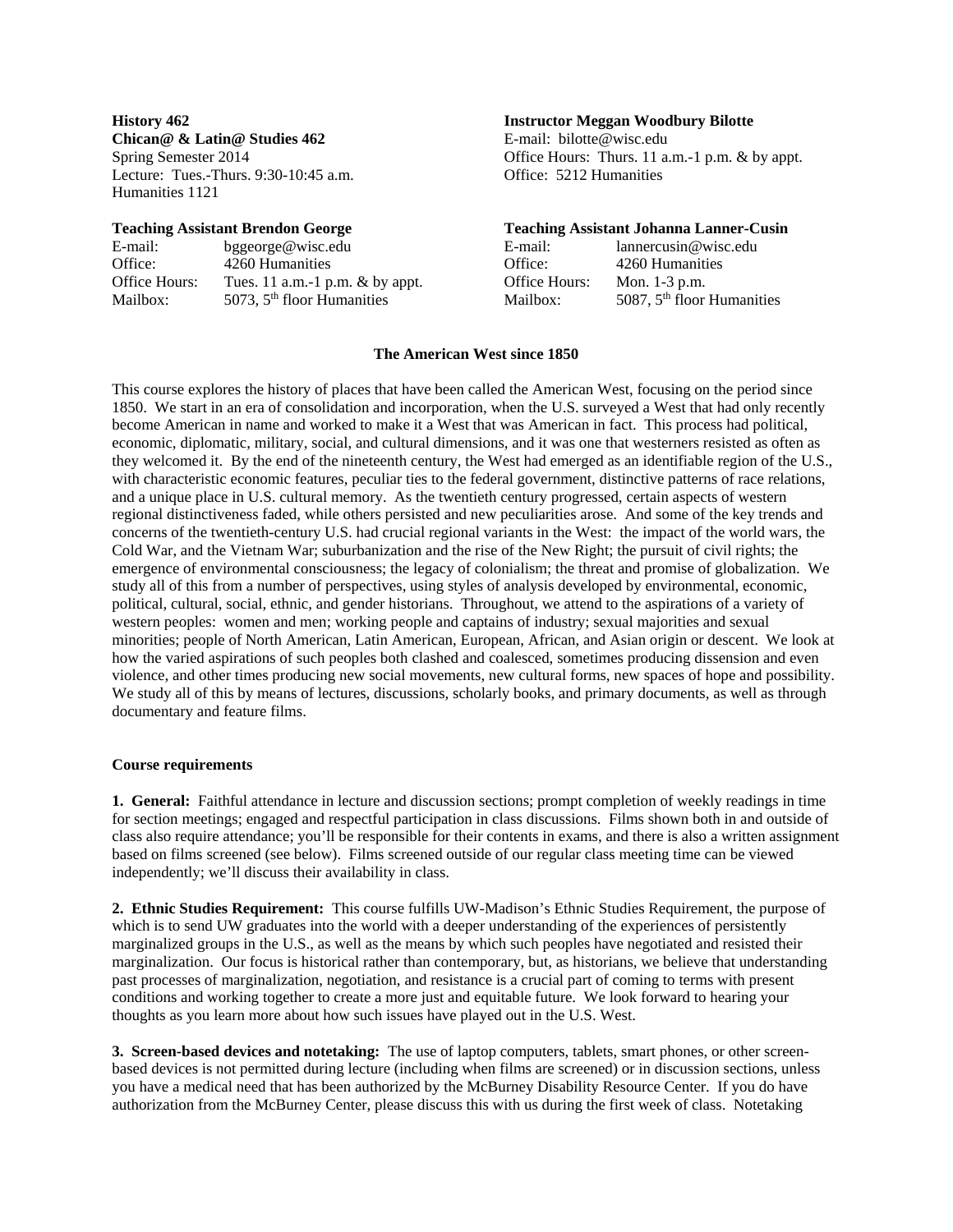should be done by hand, and we encourage you to share your notes with one another. In addition, lecture outlines and key terms will be displayed throughout each lecture and are also available on the Learn@UW site for this class. New outlines and terms usually are posted on Learn@UW the night before each lecture; you may wish to print these materials out and bring them with you to class.

**4. Course materials on Learn@UW:** Virtually all course materials will be posted on the Learn@UW site for this class. The exceptions to this rule include maps and the midterm and final exams, which will be distributed in hard copy during regularly scheduled lecture periods.

**5. Readings and discussions:** This course has a heavy reading load. Be sure to budget your time so that you can complete assigned readings each week before your discussion section meets. Readings complement lectures and films screened in class; they only occasionally cover the same material. Some of the toughest reading comes in the three single-author texts assigned in class (books by William Cronon, Monica Perales, and Eric Avila), which is why we'll be discussing these books both in section and in lecture (one lecture period for each of the three books). Still, most discussion of readings will occur in discussion section, and you won't be able to participate in section unless you've done the reading (note that course participation counts for 20% of your final grade). In section, you'll relate readings to lectures and films, but the primary purpose of section is discussion of assigned readings, not review of lecture material. It's also in section that you'll learn how to read and analyze primary sources (reproduced in *The West in the History of the Nation*), which are the building blocks of historical research and writing.

**6. Film Journals:** Each of you should keep a journal about your intellectual reactions to the documentary and feature films that will be screened for this class. You'll have one opportunity to turn in a 1-2 page journal entry that discusses selected films and their *relationship to readings and lectures*. Film journal entries may not be submitted electronically. You may choose *either of the following two options* (note that an additional, extra credit opportunity follows):

*Option #1*: Write a 1-2 page journal entry in which you discuss all three episodes of the film *The West* screened in class and their relationship to other course materials (readings and lectures). If you choose this option, your film journal entry is due at the beginning of lecture on Tues. March 4.

*Option #2*: Write a 1-2 page journal entry in which you discuss the four documentary films *Goin' Back to T-Town; A Family Gathering; The Longoria Affair;* and *The Times of Harvey Milk* and their relationship to other course materials (readings, lectures, and other films). If you choose this option, your film journal entry is due at the beginning of lecture on Tues. May 6.

Remember, you need to *turn in only one of these two journal entries*. Your journal entry must be computer-generated, double-spaced, with standard one-inch margins. It won't be graded, but it will be marked using  $a +$ ,  $\checkmark$ , - system, and this mark will be used to help determine your course participation grade. Your instructor, rather than your teaching assistant, will evaluate all film journal entries.

*Extra Credit Option*: You will earn extra credit toward your course participation grade if you write another 1-2 page journal entry in which you discuss the two feature films, *High Noon* and *Smoke Signals*, and their relationship to other course materials (readings, lectures, and other films). If you write an extra credit journal entry, it is due at the beginning of lecture on the last day of class, Thurs. May 8.

**7. Papers:** You will write two papers for this class, a short 2-page paper on assigned primary sources, and a longer 5-page paper on one of the three single-author books assigned to the class as a whole. Both papers are designed to give you hands-on experience with the building blocks of history, that is, original primary source materials. Papers may not be submitted electronically.

*a. First paper*: Two pages, double-spaced. You'll receive guidelines for this paper early in the semester. The paper will give you a chance to consider in depth one week's primary source readings from *The West in the History of the Nation*. **Please note that the chapters for this paper appear** *not* **in volume 2 of this book, which you have purchased, but in volume 1, and can be found online on the Learn@UW site for this class**. The assigned chapters are: Chapter 13, "The Sectional Crisis: The West Divides the Nation," and Chapter 14, "The Civil War: Bringing the Battlefront to the West." You'll choose at least two of the primary sources in these chapters and analyze the different points of view of the sectional conflict in the West represented by each. Your paper will be due at the beginning of lecture on Thurs. Feb. 6.Papers must be computer-generated, double-spaced, with standard one-inch margins. Late papers will be accepted without penalty only if you negotiate an alternative due date with your teaching assistant at least *48 hours prior to the due date* specified here. Otherwise, late papers will drop by one-half of a grade for each day that they are late.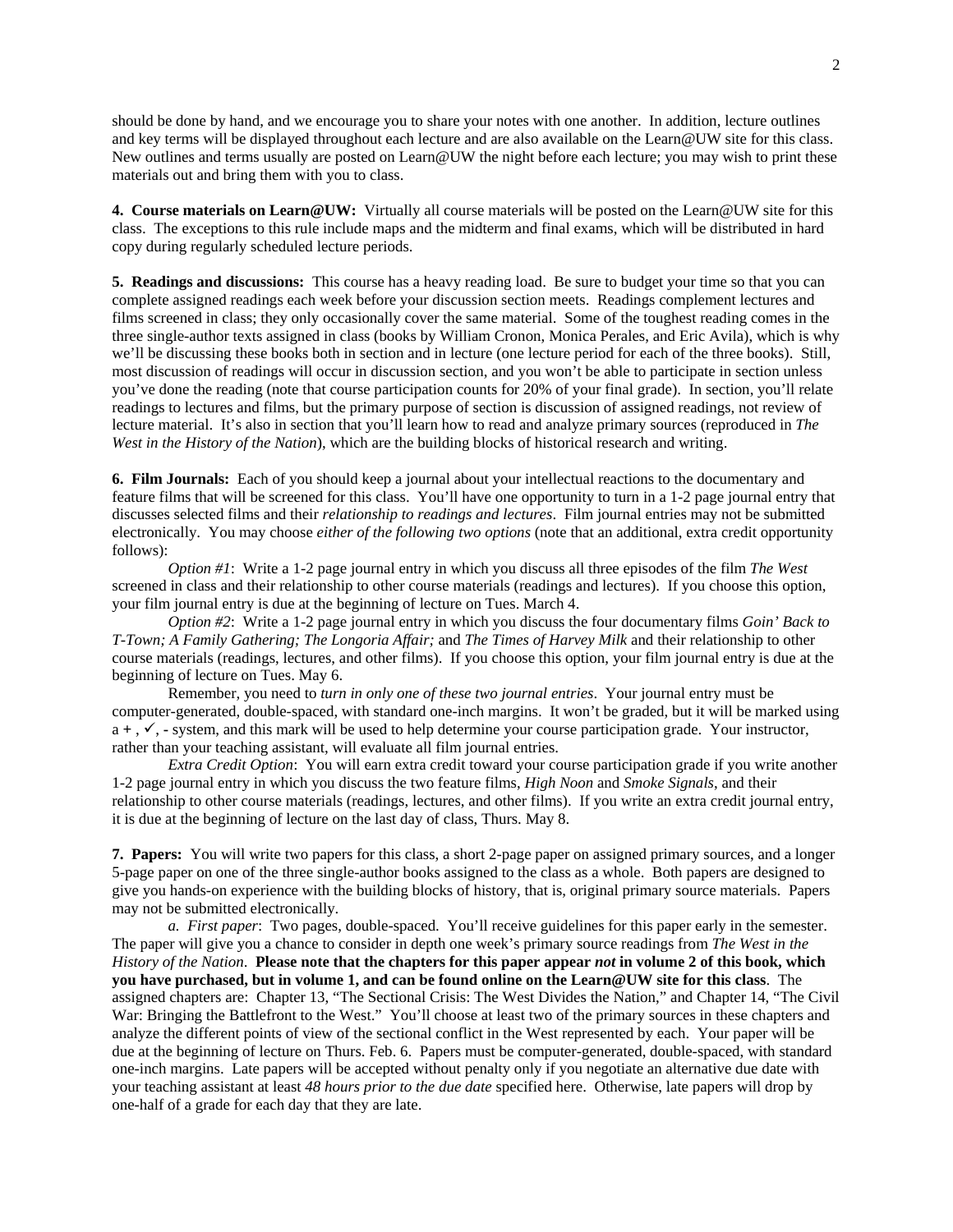*b. Second paper*: Five pages, double-spaced. You'll receive detailed guidelines for this paper early in the semester. This paper will be written individually, but there will be teamwork involved in your initial research. For this paper, you'll use as your starting point one of the three single-author books assigned to the class as a whole: Cronon, *Nature's Metropolis*; Perales, *Smeltertown*; and Avila, *Popular Culture in the Age of White Flight*. All of you will be reading all three of these books, but each of you individually will write a paper on just one of them. We'd like to have roughly equal numbers of students writing on each of these books. So during the first couple weeks of class, we'll ask you to designate your top two book choices, and then we'll divide the class into three similarly sized groups, each one assigned to a different book. We'll make every effort to assign you one of the two books you've chosen. The three mega-groups (each assigned one of the three books) will have time in class to organize themselves into smaller research teams (we suggest 2-4 students on each team). Each research team will then plan a research strategy for identifying primary source materials relevant to the book assigned. These primary sources should be found in libraries on campus or in electronic databases accessible through UW libraries. On Thurs. Feb. 6, a UW librarian will speak during lecture about how to find such sources, and you will organize yourselves into research teams. The teams from each mega-group will report on the primary sources they've found during the class period in which we'll be discussing the book assigned to that mega-group (*Nature's Metropolis*, Tues. Feb. 25; *Smeltertown*, Tues. April 8; *Popular Culture in the Age of White Flight*, Thurs. May 1). Meanwhile, each individual should be deciding on one or two of the primary sources identified to use in the preparation of his or her individual paper. The actual paper, then, will be both a review of the book and an exploration of how the author uses primary sources to make a historical argument. You'll use the source(s) you've chosen to demonstrate in detail how the author uses primary materials. Your paper will be due at the beginning of lecture a week after the book you've read is discussed in class (*Nature's Metropolis*, Tues. March 4; *Smeltertown*, Tues. April 15; *Popular Culture in the Age of White Flight*, Thurs. May 8). Papers must be computer-generated, double-spaced, with standard one-inch margins. Late papers will be accepted without penalty only if you negotiate an alternative due date with your teaching assistant at least *48 hours prior to the due date* specified here. Otherwise, late papers will drop by one-half of a grade for each day that they are late.

**8. Exams:** There will be two take-home essay exams, a Midterm and a Final. We will not give out exam questions prior to the dates specified here under any circumstances, nor will they be distributed electronically. The Midterm questions will be handed out at the end of lecture on Thurs. March 6, and your answers must be handed in at the beginning of lecture on Thurs. March 13. There will be no formal lecture on Tues. March 11, but the instructor and teaching assistants will be available in the classroom to answer questions you have about the midterm. The Final questions will be handed out at the end of lecture on Tues. May 6, and your answers must be handed in between 5:05 p.m. and 7:05 p.m. on Wed. May 14—that is, during the regularly scheduled final exam period for this course (students may make alternative arrangements with their TAs to turn final exams in early). There will be no formal lecture on Thurs. May 8, but the instructor and teaching assistants will be available in the classroom to answer questions you have about the final. Midterm and Final exams must be computer-generated, double-spaced, with standard one-inch margins, and they may not exceed the page limits established. You are to work individually and independently on these exams; evidence of collaboration will result in automatic failure. Exams may not be submitted electronically. Late exams will not be accepted (no exceptions made for computer difficulties or transportation problems).

**9. Academic Honesty and Integrity:** Together, we constitute an academic community, and academic communities are bound by codes of honesty and respect. In the life of our community, there will be moments when you're called upon to collaborate, cooperate, and brainstorm, and there will be moments when you're called upon to produce individual work. You'll collaborate during discussion sections, for example, and you'll also work cooperatively in the research stage of the long paper assignment described above (see 7b). But written assignments produced for this class (papers, exams, and the film journal entry) must be your own original work expressed in your own words. Using a classmate's responses to exam questions and disguising them as your own or claiming credit for prose that you've found on the internet or in an academic publication (even if you change a word here and there) are examples of plagiarism, a serious academic offense. Most of you would never dream of cheating, and we respect you for that. For those few who are tempted to consider taking a dishonest shortcut in assigned work for this class: know that your instructor and teaching assistants are trained to spot academic misconduct, and will respond to it as outlined in UW System Administrative Code, Chapter UWS 14, Student Academic Disciplinary Procedures. For more information, see: http://students.wisc.edu/doso/acadintegrity.html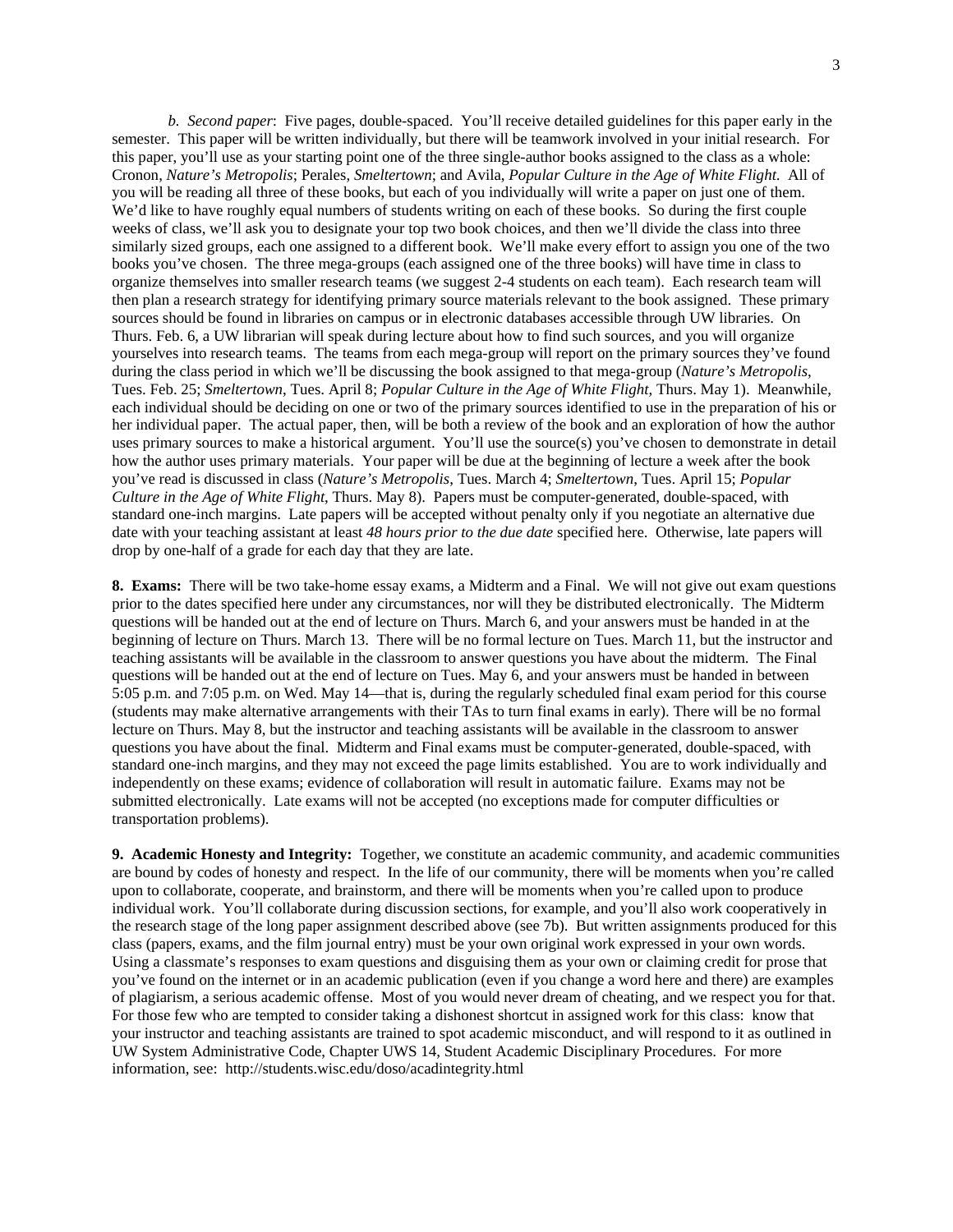## **Grades**

Your final grade will be determined using the following formula:

| Course participation | 20% |
|----------------------|-----|
| First paper          | 10% |
| Second paper         | 25% |
| Midterm exam         | 20% |
| Final exam           | 25% |

From time to time, you may be given the chance to enhance your course participation grade by attending a campus event relevant to the history of the North American West and writing up a 1-2 page response paper that relates that event to course content. Please check with your instructor to make sure an event that interests you is sufficiently relevant to course content before writing such a paper and turning it in.

## **Readings**

The following books are required for all students. They are available for purchase at the University Book Store, and are on reserve at College Library in Helen C. White Hall:

- William Deverell and Anne Hyde, eds., *The West in the History of the Nation: A Reader*, Vol. 2, *Since 1865* (Boston: Bedford/St. Martin's, 2000).
- William Cronon, *Nature's Metropolis: Chicago and the Great West* (New York: W.W. Norton, 1992).
- Monica Perales, *Smeltertown: Making and Remembering a Southwest Border Community* (Chapel Hill: University of North Carolina Press, 2010).
- Eric Avila, *Popular Culture in the Age of White Flight: Fear and Fantasy in Suburban Los Angeles* (Berkeley: University of California Press, 2004).
- There is also a small, required course pack that consists of two chapters from Vol. 1 of *The West in the History of the Nation*. The assigned chapters are available in electronic form on the Learn@UW site for this course.
- The following book isn't required, but it is *highly* recommended. It's a more reliable source of relevant information about western history than, say, *Wikipedia*, because the entries are written by leading practitioners in the field. Those of you who purchase it may well find it to be a book you'll be happy to own for years to come. Still, it's expensive, so you might want to use one of the copies on reserve at College Library. None of the assignments in the book are required, but once you start reading them, you might get hooked. This is no boring compendium of useless facts, but rather a curious collection of brief, readable essays on an extraordinary range of topics. Why did the Pony Express last only a year? Why did Kansas bleed? What do state universities have to do with nineteenth-century federal land policy? Why do blue jeans have copper rivets? Why did women gain voting rights first in the West? What is a Wobbly? Who said, "raise less corn and more hell"? Who performed in the Wild West show? Why is Wounded Knee twice famous in western history? When *Dances With Wolves* won an Oscar in 1990, how long had it been since a western won the award? How did Las Vegas morph from a Mormon mission site to Sin City, U.S.A.? What is the "new western history"? You'll find the answers here:
- Howard Lamar, ed., *The New Encyclopedia of the American West* (New Haven, Conn.: Yale University Press, 1998). [Abbreviated as NEAW in syllabus.]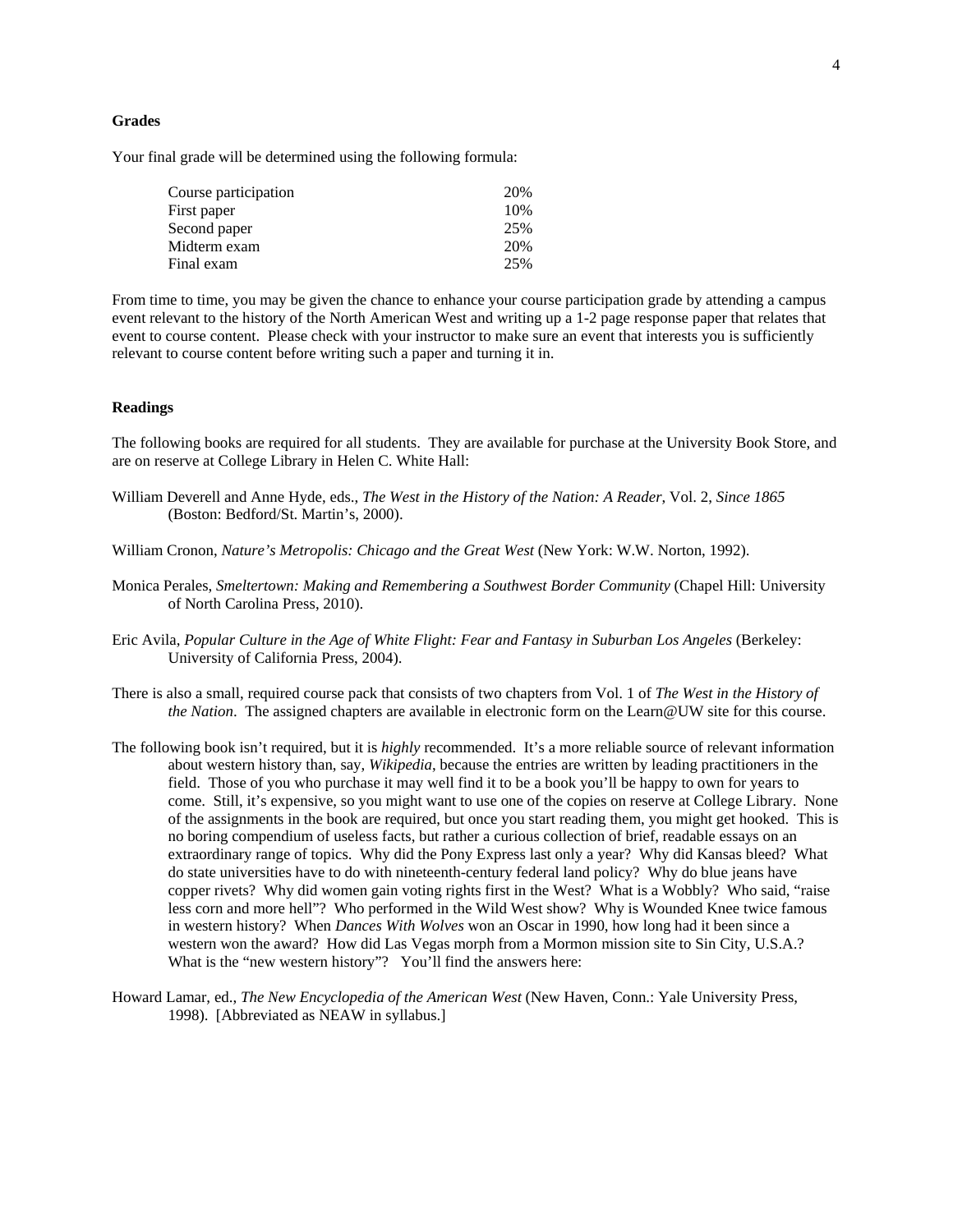## **Calendar and Assignments**

#### *Week 1*

| Tues. Jan. $21$ :  | Course Introduction                                                                                                                                                                                                                                                                                                                                                                                                                                                                                 |
|--------------------|-----------------------------------------------------------------------------------------------------------------------------------------------------------------------------------------------------------------------------------------------------------------------------------------------------------------------------------------------------------------------------------------------------------------------------------------------------------------------------------------------------|
| Thurs. Jan. $23$ : | Making the West American                                                                                                                                                                                                                                                                                                                                                                                                                                                                            |
| Reading:           | The West, Introduction, pp. xv-xvii<br>Nature's Metropolis, Preface & Prologue, pp. xiii-xvii, 5-19                                                                                                                                                                                                                                                                                                                                                                                                 |
|                    | NEAW: physiography of the U.S.; Indians of California, of Texas, of the Great Basin, of the<br>Great Plains, of the Northwest, of the Southwest; see also entries for various Native nations, tribes,<br>& confederacies, such as Sioux (Dakota, Lakota), Ute, "Five Civilized Tribes," Pueblo, Cheyenne<br>& Arapaho, Apache, Navajo, Modoc & Klamath; Indian languages; Texas, annexation of; Oregon<br>controversy; Mexican War; Treaty of Guadalupe Hidalgo; Gadsden Purchase; frontier theory; |

### *Week 2*

| Tues. Jan. 28:  | Incorporating the West                                                                                                     |
|-----------------|----------------------------------------------------------------------------------------------------------------------------|
| Thurs. Jan. 30: | Mining the West                                                                                                            |
| Reading:        | Course pack on Learn@UW (from The West, vol. 1, Chaps. 13 & 14, pp. 266-311)<br>Nature's Metropolis, Chaps. 1-2, pp. 23-93 |

Turner, Frederick Jackson; western history, 1970s-90s; Chicago; Wisconsin

NEAW: railroads; Compromise of 1850; California (up through American conquest & the Calif. gold rush); telegraph; transportation, overland; stagecoach; Russell, Majors & Waddell; Overland Mail Co.; Holladay, Ben; Holladay's stagecoach lines; Pony Express; Wells, Fargo & Co.; vigilantism; law & order; gold and silver rushes; Daly, Marcus; boomtowns; mining towns; Denver; mining, metal; mining law; mining engineer; Western Federation of Miners; prostitution; Kansas-Nebraska issue; popular sovereignty; Civil War in the West; Utah expedition of 1857-58; Latter Day Saints; polygamy; Young, Brigham

#### *Week 3*

| Tues. Feb. $4:$ | The West, part 4, Death Runs Riot                                                                                              |
|-----------------|--------------------------------------------------------------------------------------------------------------------------------|
| Thurs. Feb. 6:  | Special presentation on finding primary sources<br>David Null, University Archivist<br>First paper due at beginning of lecture |

Reading: Nature's Metropolis, Chaps. 3-5, pp. 97-259

NEAW: buffalo; cattle industry; cattle towns; lumber industry; agricultural expansion; Cortina, Juan; Brown, John; Twain, Mark; Virginia City, Nevada; Sheridan, Philip Henry; Sherman, William Tecumseh; Chivington, John; Fetterman massacre; Sand Creek massacre; Washita, battle of; Cheyenne & Arapaho Indians; Cheyenne & Arapaho War; Bent brothers; Sioux (Dakota, Lakota) Indians; Mountain Meadows massacre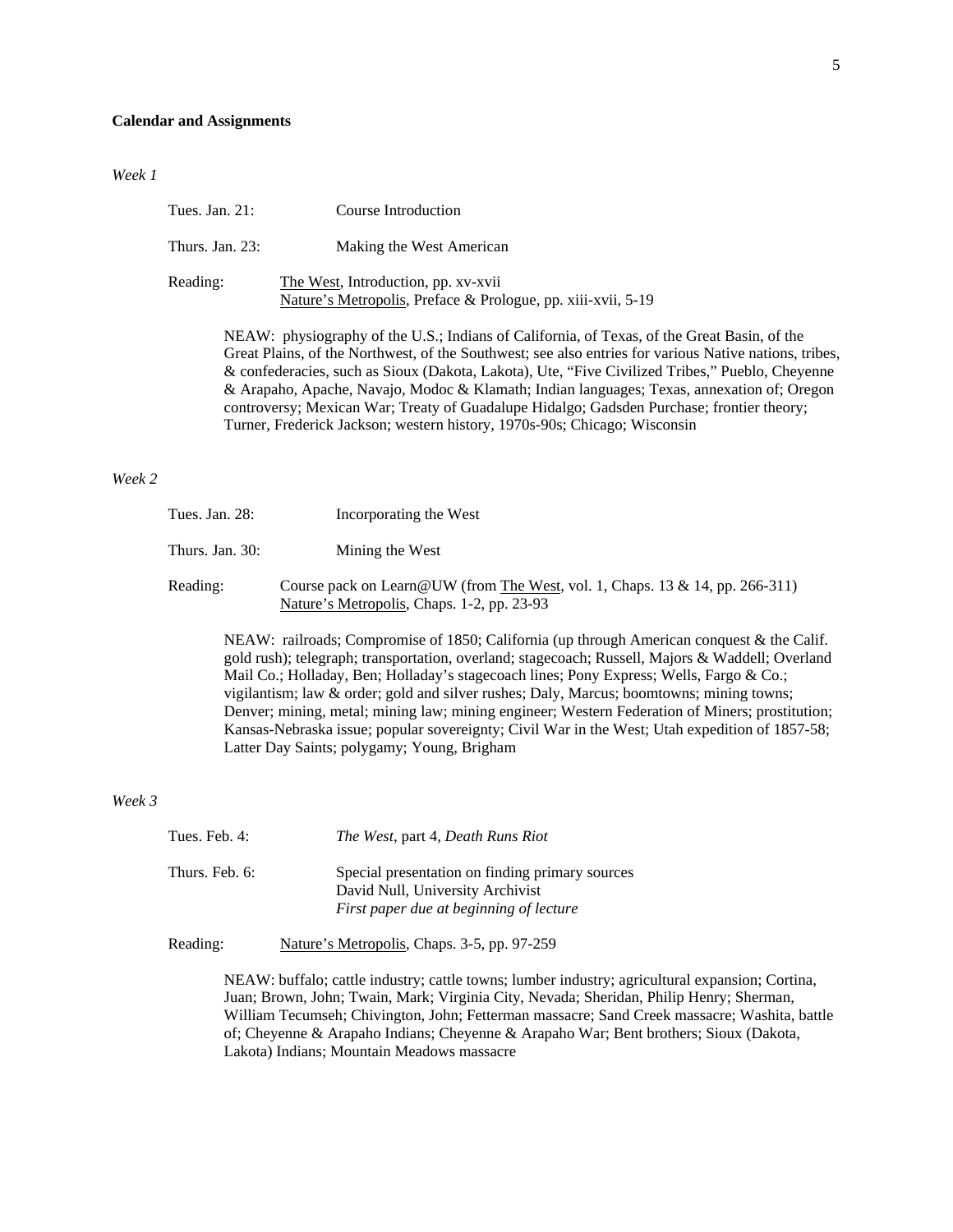| Tues. Feb. 11:  | The West, part 6, Fight No More Forever                                      |
|-----------------|------------------------------------------------------------------------------|
| Thurs. Feb. 13: | Creating the Range                                                           |
| Reading:        | The West, Chap. 2, pp. 22-45<br>Nature's Metropolis, Chaps. 6-8, pp. 263-369 |

NEAW: Black Hills; Indian wars, 1865-91; Little Big Horn, battle of; Nez Perce War; Red River War; Sitting Bull; Chief Joseph; Custer, George Armstrong; Howard, Oliver Otis; Miles, Nelson Appleton; land policy, 1780-1896; Homestead Act; Timber Culture Act; public domain; sod house; colleges & universities; Powell, John Wesley; sheep ranching; Basques; Navajo Indians; Navajo weaving; bonanza farming; wheat production; Red River of the North

*Week 5* 

| Tues. Feb. 18:  | Railroad Blues                                                                                                         |
|-----------------|------------------------------------------------------------------------------------------------------------------------|
| Thurs. Feb. 20: | <i>The West, part 7, Geography of Hope</i>                                                                             |
| Reading:        | Nature's Metropolis, Epilogue, pp. 371-385<br>The West, Chap. 1, pp. 2-21, <i>plus</i> Chap. 3, document 13, pp. 59-63 |

NEAW: Central Pacific Railroad; Union Pacific Railroad; Denver and Rio Grande Western Railroad; Atchison, Topeka and Santa Fe Railroad; Southern Pacific Railroad; Burlington Northern Railroad; railroad land grants; transcontinental railroad surveys; Crocker, Charles; Hopkins, Mark; Huntington, Collis P.; Stanford, Leland; Durant, Thomas C.; Villard, Henry; Hill, James Jerome; Zion Co-operative Mercantile Institution; Apache Indians; Geronimo; African Americans on the frontier; immigration; Chinese Americans; Chinese immigration; Chinese, riots against; Irish immigration; Roosevelt, Theodore; Los Angeles, California (thru 1900); Udall family; Woodruff, Wilford; Carlisle Indian School; Cushing, Frank Hamilton; Wild West show; Cody, Buffalo Bill

## *Week 6*

| Tues. Feb. 25:  | discussion of Nature's Metropolis |
|-----------------|-----------------------------------|
| Thurs. Feb. 27: | <b>Reservations About Empire</b>  |

Reading: The West, Chap. 3, documents 9-12 & 14, pp. 46-59, 63-67

NEAW: U.S. Indian Policy, 1860-present (to 1900); Indian Affairs, Bureau of; Fort Laramie; Fort Laramie, treaty of (1851); Medicine Lodge, treaty of (1867); peace policy; Carleton, James Henry; Carson, Kit; Dawes Severalty Act; Dawes, Henry Laurens; Ghost Dance; Wounded Knee massacre; cities, growth of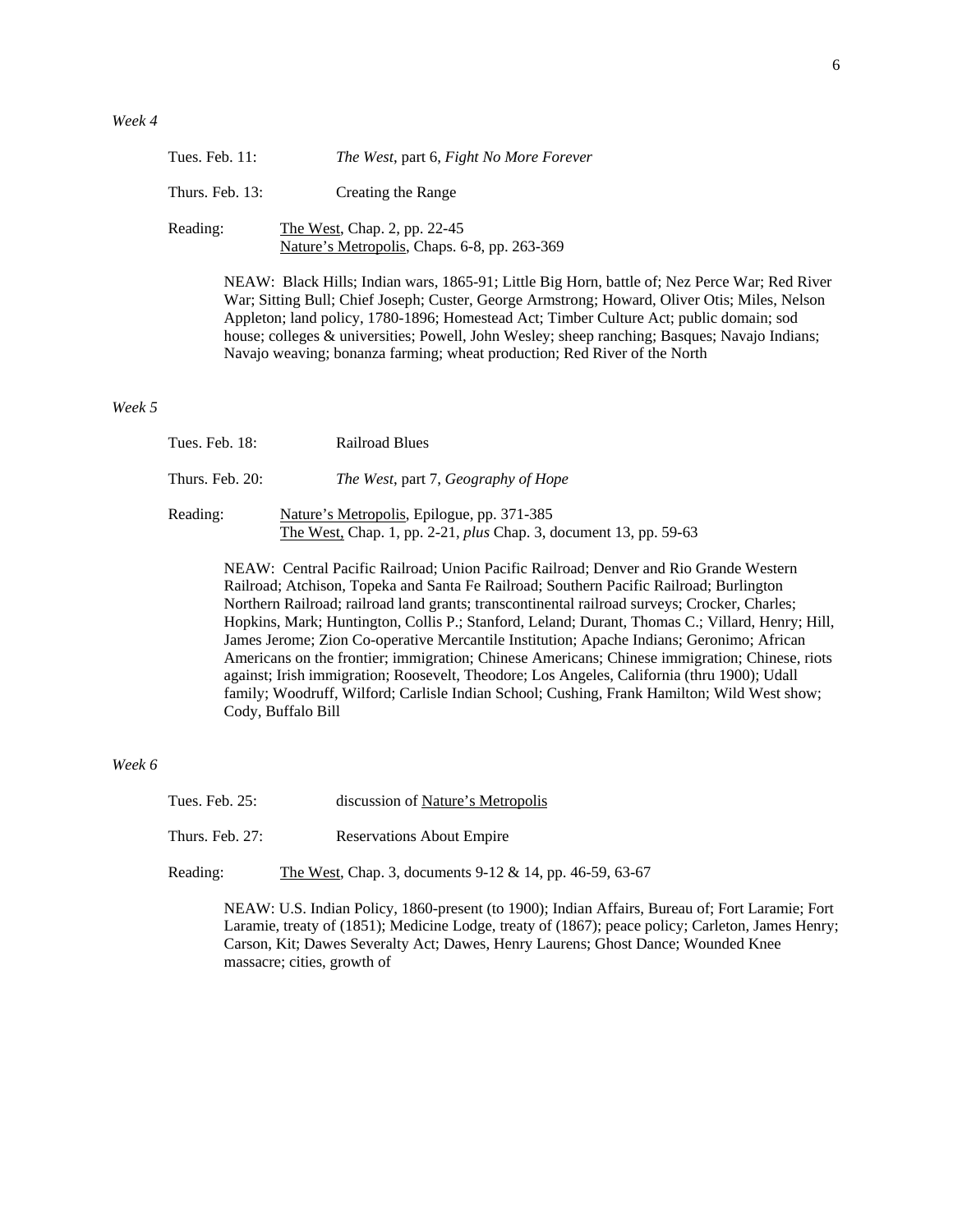*Week 7* 

| Tues. March 4:  | All-American Men?                                                               |
|-----------------|---------------------------------------------------------------------------------|
|                 | Nature's Metropolis papers due at beginning of lecture                          |
|                 | option #1 film journal entry due at beginning of lecture                        |
| Thurs. March 6: | An Army of Women                                                                |
|                 | MIDTERM EXAM QUESTIONS HANDED OUT                                               |
|                 | AT END OF LECTURE                                                               |
|                 | NEAW: men & manhood in western history; Wister, Owen; Remington, Frederic;      |
|                 | Bunyan, Paul; lumberjack; cowboy; cowboy clothing; barbed wire; rodeo; women in |
|                 | western history; woman suffrage; Calamity Jane; Duniway, Abigail Scott; Edmunds |
| Acts            |                                                                                 |

*NOTE: discussion sections will meet this week, but there's no required reading; you'll prepare for exams*

### *Week 8*

| Tues. March 11:  | work on exams: instructor and TAs available for consultation                  |
|------------------|-------------------------------------------------------------------------------|
| Thurs. March 13: | Protesting the West Agrarian<br>MIDTERM EXAMS DUE AT THE BEGINNING OF LECTURE |

*NOTE: no discussion section meetings this week* 

*Week 9 SPRING BREAK!!!*

# *Week 10*

| Tues. March 25:  | Protesting the West Industrial        |
|------------------|---------------------------------------|
| Thurs. March 27: | Water, Woods, and Wilderness          |
| Reading:         | The West, Chaps. $4-5$ , pp. $68-111$ |

Smeltertown, Intro. & Chaps. 1-2, pp. 1-93

NEAW: agrarian movements; agricultural expansion; Greenback Party; Populism; Populism in the Mountain West; Lease, Mary Elizabeth; Bryan, William Jennings; election of 1892; election of 1896; silver issue; coal mining; copper mining; Cripple Creek strikes; Waite, Davis; Industrial Workers of the World; labor movement; conservation movement; Muir, John; Carey Act; Newlands Reclamation Act; Taylor Grazing Act; cattle industry in the  $20<sup>th</sup>$  century; reclamation & irrigation; water in the trans-Mississippi West; California, water & the environment; Pinchot, Gifford; Boone & Crockett Club; wilderness; national parks and monuments; National Park Service; Yellowstone National Park; Yosemite National Park; tourist travel; El Paso, Texas; Mexican Americans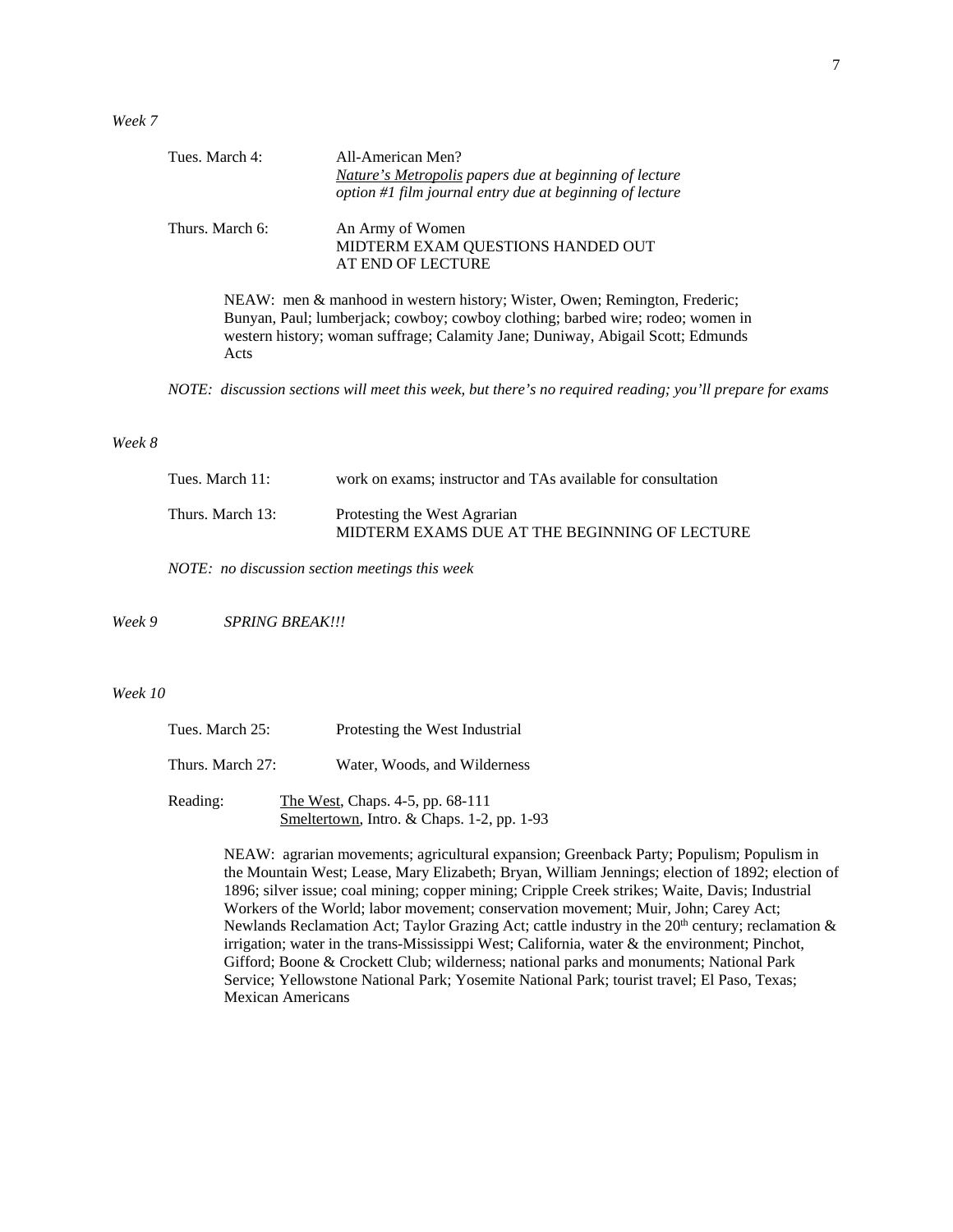Thurs. April 3: Constructing the Wild West

 *NOTE: Thurs. evening, special screening of film"High Noon," TBA*

Reading: The West, Chaps. 6-7, pp. 112-147 Smeltertown, Chaps. 3-5, pp. 97-222

> NEAW: petroleum industry; dry farming; dust bowl; California, the Great Depression; Okies; Steinbeck, John; Civilian Conservation Corps; Japanese immigration; Japanese Americans; dime novels; novel, western; Grey, Zane; L'Amour, Louis; Russell, Charles; artists of Taos and Santa Fe; Luhan, Mabel Dodge; O'Keefe, Georgia; Benton, Thomas Hart (1889-1975); Cather, Willa; Austin, Mary; Wilder, Laura Ingalls; films, western; motion picture industry; Wayne, John; radio & television, westerns on; music, western; music about the West

# *Week 12*

| Tues. April 8:   | discussion of Smeltertown                                                                                                                                                                         |
|------------------|---------------------------------------------------------------------------------------------------------------------------------------------------------------------------------------------------|
| Thurs. April 10: | Goin' Back to T-Town                                                                                                                                                                              |
| Reading:         | Smeltertown, Chap. 6 & Epilogue, pp. 225-277 (finish this reading before Tues. lecture)<br>The West, Chaps. 8-9, pp. 148-187<br>Popular Culture in the Age of White Flight, Preface, pp. xiii-xvi |

NEAW: Oklahoma; Tulsa, Oklahoma; African Americans in the Far West; California, World War II & Japanese American internment, and politics and racial tensions; Los Angeles, California (after 1900); Disney, Walter Elias

# *Week 13*

| Tues. April 15:  | A Family Gathering<br>Smeltertown papers due at beginning of lecture                                 |
|------------------|------------------------------------------------------------------------------------------------------|
| Thurs. April 17: | Internments, Terminations, and the Roots of Resistance                                               |
| Reading:         | The West, Chaps. 10-11, 188-223<br>Popular Culture in the Age of White Flight, Chaps. 1-3, pp. 1-105 |

NEAW: U.S. Indian policy, 1860-present (1900-present); Collier, John; Wheeler-Howard Act; Deer, Ada; Kaiser, Henry; aerospace industry; uranium mining; Los Alamos, New Mexico; Nevada Proving Ground